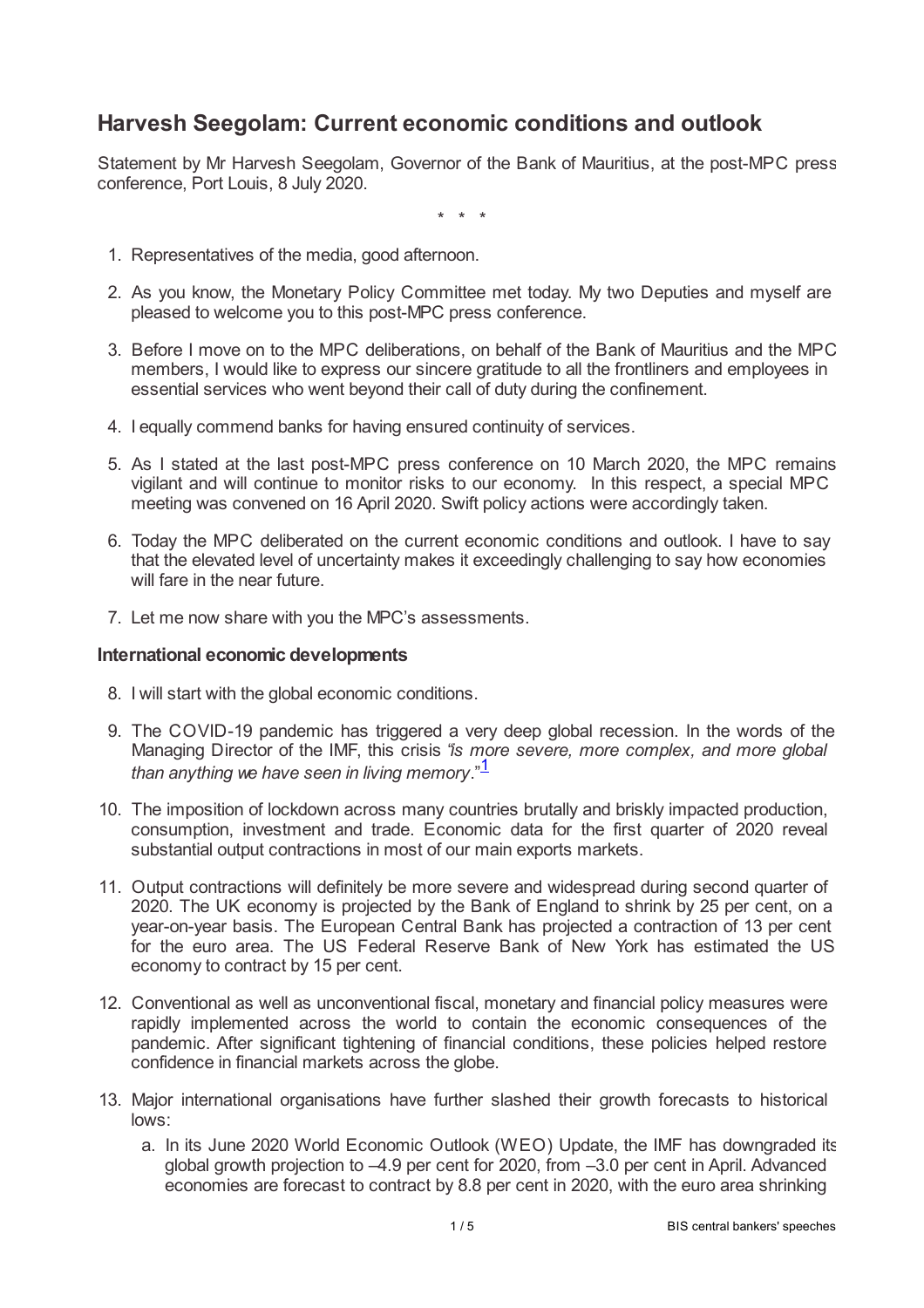by 10.2 per cent. Emerging market and developing economies are projected to contract by 3.0 per cent.

- b. The World Bank has lowered its global growth projection for 2020 to –5.2 per cent.
- c. The OECD's forecast shows an economic contraction of 7.6 per cent in 2020.
- 14. Substantial downside risks still prevail given the resurgence of COVID-19 infections in several parts of the world.
- 15. Brent oil prices are currently at around USD43 a barrel, well below their 2019 prices. Commodity prices, excluding precious metals, remain weak reflecting the demand shock.
- 16. Inflation has remained below central banks' targets. The IMF projects inflation in advanced economies at 0.3 per cent in 2020, from 1.4 per cent in 2019. For emerging market and developing economies, inflation is forecast at 4.4 per cent, from 5.1 per cent in 2019.
- 17. Both fiscal and monetary policy measures will continue to accompany the global economic recovery process. In its June 2020 WEO Update, the IMF has assumed that major central banks will maintain an accommodative monetary policy stance up to the end of 2021.

### **Domestic economic developments**

- 18. I will now turn to domestic developments.
- 19. The Mauritian economy is already being buffeted by the pandemic. Moreover, household consumption and private investment are expected to remain subdued in 2020.
- 20. The tourism sector has been the hardest hit, together with the manufacturing and trade sectors. The timing of the resumption of air travel and cautious behaviour by travellers could further weigh on the performance of the sector. Statistics Mauritius estimates tourist arrivals to drop by around 70 per cent in 2020 compared to 2019.
- 21. On average, tourism revenue in the first half of 2020 would fall short of 2019 receipts by around Rs18 billion. In the event the national borders remain closed for the rest of the year, the shortfall could rise to around Rs50 billion. This represents a significant drop in FX inflows from the tourism sector.
- 22. Latest data from the World Tourism Organization shows that international tourism was down by 22 per cent in the first quarter of 2020 and could decline by a maximum of 80 per cent in 2020. The World Tourism Organization has projected that nearly 1.1 billion individuals will not travel in 2020.
- 23. Statistics Mauritius has estimated an economic contraction of 2.0 per cent in the first quarter of 2020. The fall in real output occurred primarily in the accommodation and food service sector, the manufacturing sector, and the distributive trade sector. Real output is projected to decline substantially in the second quarter of 2020.
- 24. Domestic inflation has remained low and stable. Inflation in June 2020 was 1.8 per cent.
- 25. The economic fallout is adversely altering labour market dynamics.

### *Foreign exchange market*

26. Since the onset of the crisis, activity on the foreign exchange (FX) market has been low. FX turnover fell by around 53 per cent in the second quarter of 2020, relative to the corresponding period of 2019.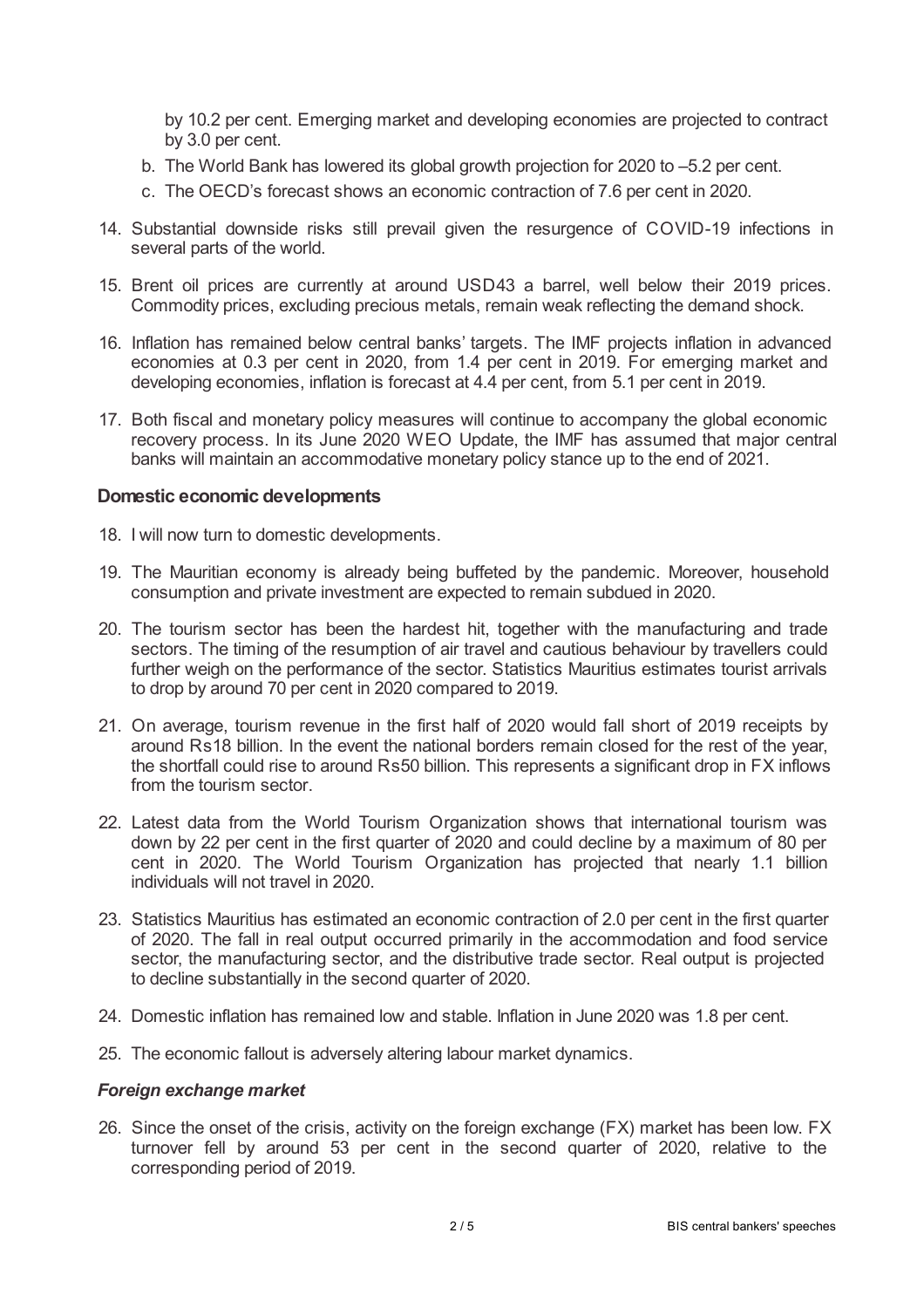- 27. The Bank has been consistently supplying FX to the market. Since 18 March 2020, taking into account swap transactions, the FX lines of credit to banks and FX interventions, the Bank has supplied an aggregate of USD656 million (or equivalent to around Rs26 billion) to the banking sector. The Bank has sold USD242 million directly to banks through intervention. Over and above, the Bank has supplied the State Trading Corporation a total of USD67 million. The Bank stands ready to intervene and supply FX to the market as and when required.
- 28. Exchange rate movements in the past few months have reflected domestic macroeconomic fundamentals as well as international factors. The Bank is committed to ensure orderly conditions on the FX market and support the floating exchange rate regime.

## *Balance of payments and FX reserves*

- 29. The current account deficit worsened in the first quarter of 2020, reaching 4.2 per cent of GDP from 3.2 per cent in the first quarter of 2019. The country recorded an overall balance of payments deficit of Rs5.9 billion in in the first quarter of 2020 as against a surplus of Rs7.4 billion in the first quarter of 2019. For 2020, an overall balance of payments deficit of Rs40 billion is projected, primarily due to a drop on exports proceeds and lower capital inflows.
- 30. The FX reserves stood at USD7.2 billion as at end-June 2020, representing 13.2 months of imports of goods and services, and 18 months of imports of goods only.

# *Bank of Mauritius COVID-19 Support Programme*

- 31. The COVID-19 Support Programme of the Bank of Mauritius, supplemented by the timely cumulative 150 basis points cut in the Key Repo Rate, has been well received by economic operators. Allow me to share a few key figures on the impact of the measures on beneficiaries, and the economy at large, as at 3 July 2020.
	- a. For economic operators (excluding SMEs), an amount of Rs8.1 billion has been granted as moratorium on capital repayment.
	- b. For SMEs, the total moratorium on capital and interest has reached Rs710 million.
	- c. Individuals have availed a total of Rs73 million as moratorium on both capital and interest repayments.
	- d. Households have benefitted from an amount of Rs178 million as moratorium on capital repayments. In addition, the Bank has provided interest relief to households out of its own funds.
	- e. Banks have reported a total of Rs3 billion loans approved under the Special Relief Amount as at 7 July 2020.
- 32. I have to reiterate here that economic operators, SMEs, households and individuals who have availed themselves of moratorium facilities on loans granted by banks will not be penalised in terms of reporting to the Mauritius Credit Information Bureau.
- 33. The setting up of the Mauritius Investment Corporation Ltd (MIC) by the Bank of Mauritius further complements the Bank's Support Program. The operations of the MIC will support employment, investment and exports.
- 34. I must highlight the timely transmission of policy rate changes to interest rates in the banking sector. Lower interest rates have eased the financial burden on borrowers. Savings on debt servicing reaped by households and corporate entities are estimated at around Rs1.4 billion and Rs2.2 billion, respectively, up to end-May 2020, that is an estimated total of Rs3.6 billion.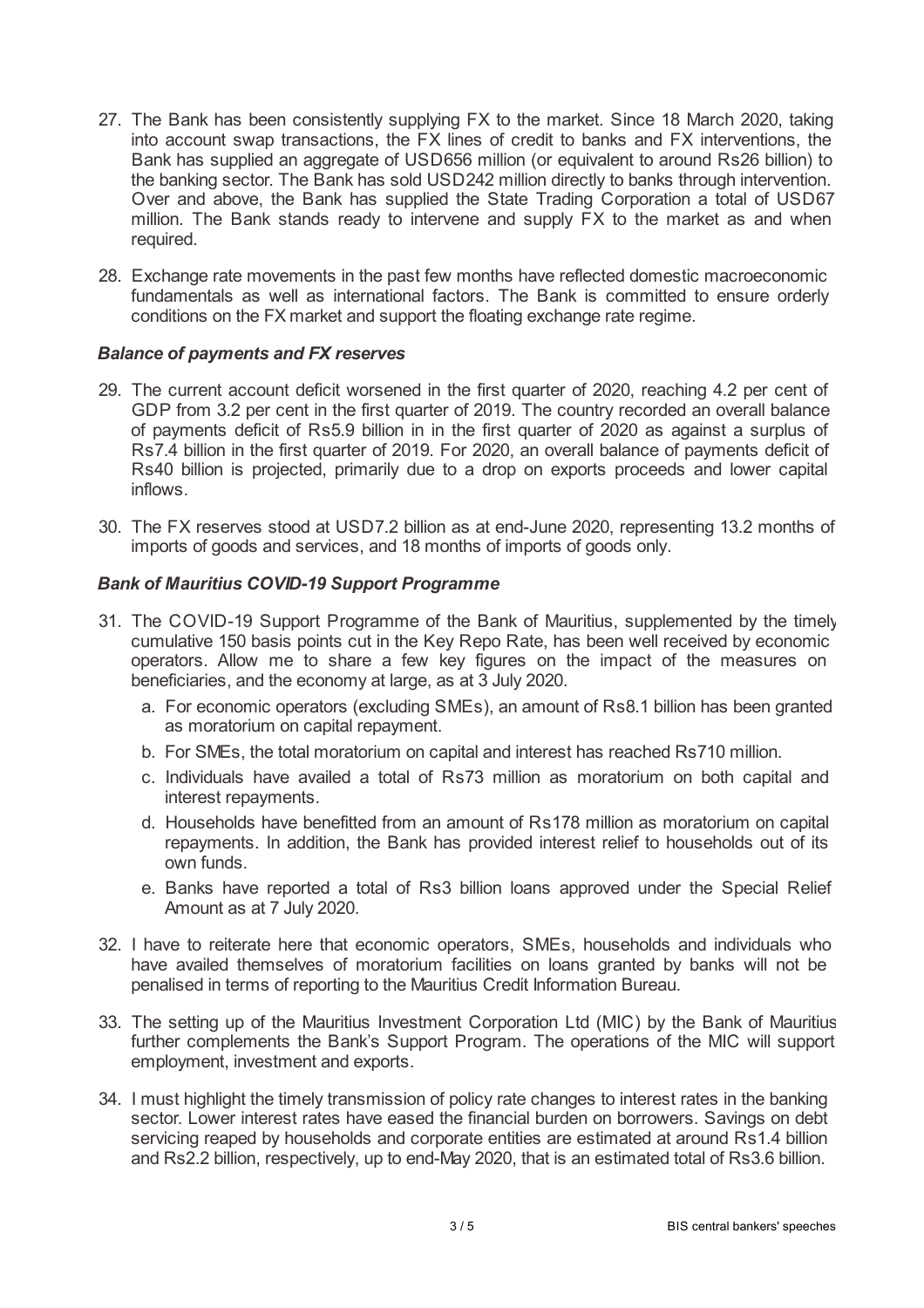35. Liquidity in the banking system has gone up since March 2020, partly reflecting the policy decision to substantially ease monetary conditions and ensure the financial system had sufficient liquidity to withstand the crisis. The Bank is gradually normalizing liquidity conditions in the banking system.

## *Financial stability*

36. The banking sector continues to maintain strong capital and liquidity positions, above the regulatory limits. The ratio of non-performing loans to total loans stood at 4.5 per cent in March 2020. The Bank is closely monitoring the situation and is conducting regular stress testing exercises.

# **MPC decision**

- 37. I now come to the decision of the MPC.
- 38. The MPC discussed the implications of the pandemic on the domestic economy and the previous cumulative 150 basis points cut in the KRR. Members viewed that the cuts are still working through the economy and that the current monetary policy stance is appropriate.
- 39. Given the risks facing the domestic economy, the Bank is projecting real GDP to contract by 12.5 per cent in 2020. However, real GDP growth is projected at about 7 per cent in 2021.
- 40. Barring exogenous shocks, the Bank is expecting headline inflation at about 2.5 per cent in 2020 and at about 2.0 per cent in 2021.
- 41. The MPC has unanimously voted to keep the Key Repo Rate unchanged at 1.85 per cent per annum.
- 42. The MPC remains vigilant and will continue to monitor risks to the domestic economic outlook.
- 43. The next MPC meeting is scheduled on Wednesday 23 September 2020, but the MPC stands ready to meet in between its regular meetings if the need arises.

# **Extension of Bank of Mauritius COVID-19 Support Measures**

- 44. Let me now move on to the Support Programme introduced by the Bank in March 2020. In consultation with relevant stakeholders, the Bank has reassessed the measures and has taken the following decisions to further assist economic operators, households and individuals.
- a. The Bank's Special Relief Amount of Rs5 billion has been extended from 30 June to 30 September 2020 to enable economic operators impacted by COVID-19 to have access to concessionary credit facilities at 1.5 per cent from banks.
- b. The repayment period is also being extended from 30 months to 48 months.
- c. The moratorium period is being increased from 6 to 9 months.
- d. To continue supporting the FX market, the Bank is extending the size and validity period of two measures.
	- i. First, the Bank is increasing the amount earmarked for swap transactions by an additional USD100 million. This facility will be available to banks for the next 6 months.
	- ii. Second, the Bank is raising the amount of the FX line of credit to banks from USD300 million to USD500 million, that is by an additional amount of USD200 million. This facility